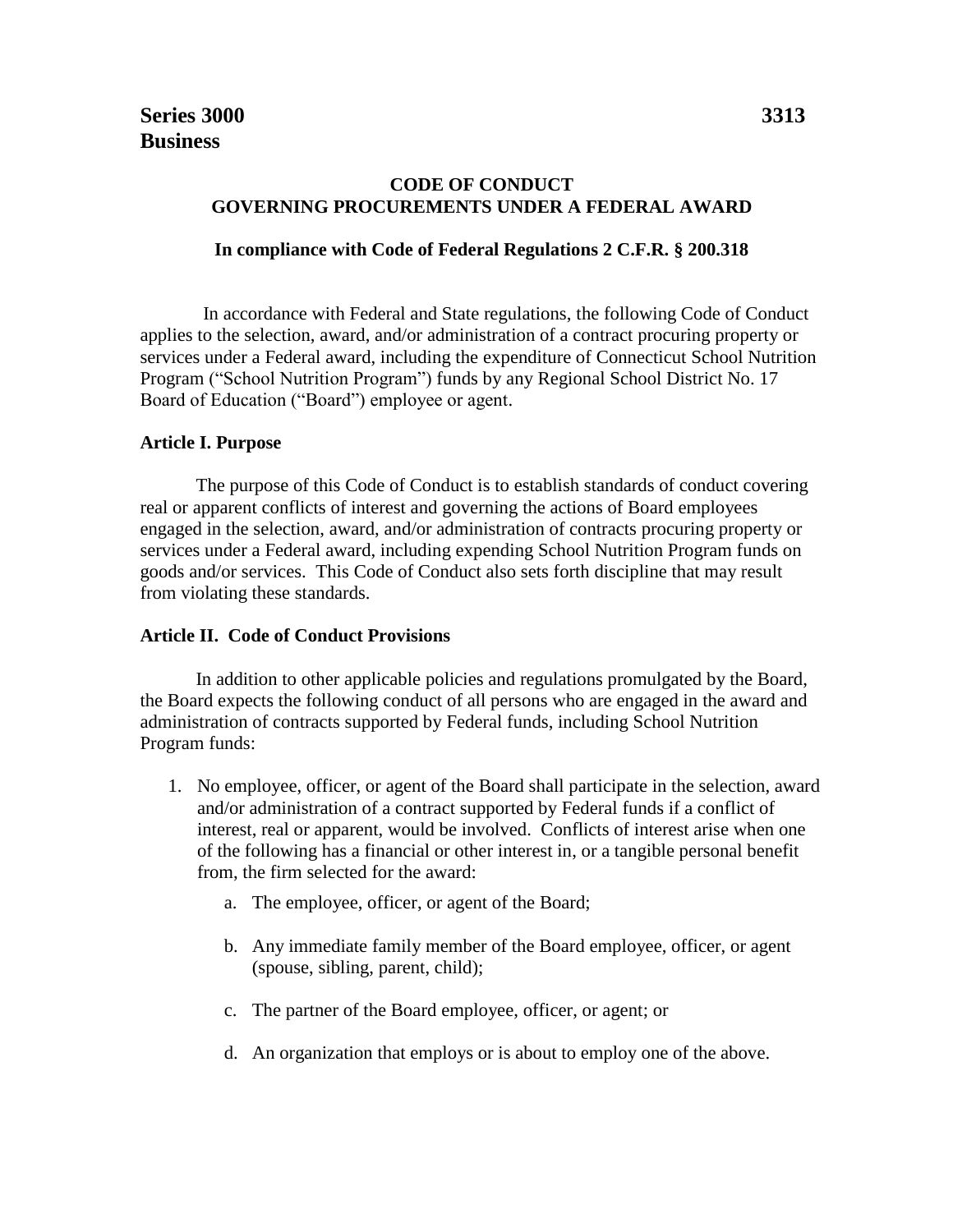- 2. The Board's employees, officers, or agents shall neither solicit nor accept gratuities, favors, travel packages, incentives or anything of monetary value from contractors, potential contractors, or parties to sub-agreements related to programs funded by the Federal government, in whole or in part. In determining whether an item is an impermissible gratuity or of monetary value, the definition of 'gratuity' shall be anything of more than twenty dollars in value.
- 3. The Board's employees, officers, or agents shall disclose any actual or potential conflict of interest to the Superintendent of Schools or his/her designee. Thereafter, as required by law, the Board shall disclose in writing any potential conflict of interest to the Connecticut State Department of Education.

Failure of any Board employee to abide by this code of conduct may result in disciplinary action, up to and including termination. The Board reserves the right to pursue legal actions for violations as permitted by law.

Legal References:

Federal Regulations and Guidance

2 C.F.R. § 200.112 Conflict of Interest.

2 C.F.R. § 200.318 General Procurement Standards.

2 C.F.R. § 400.2 Conflict of Interest.

United States Department of Agriculture, Contracting with Food Service Management Companies: Guidance for School Food Authorities, [https://fns](https://fns-prod.azureedge.net/sites/default/files/cn/SP40_CACFP12_SFSP14-2016a2.pdf)[prod.azureedge.net/sites/default/files/cn/SP40\\_CACFP12\\_SFSP14-2016a2.pdf](https://fns-prod.azureedge.net/sites/default/files/cn/SP40_CACFP12_SFSP14-2016a2.pdf) (May 2016).

United States Department of Agriculture, Contracting with Food Service Management Companies: Guidance for State Agencies, [https://fns](https://fns-prod.azureedge.net/sites/default/files/cn/SP40_CACFP12_SFSP14-2016a1.pdf)[prod.azureedge.net/sites/default/files/cn/SP40\\_CACFP12\\_SFSP14-2016a1.pdf](https://fns-prod.azureedge.net/sites/default/files/cn/SP40_CACFP12_SFSP14-2016a1.pdf) (May 2016).

United States Department of Agriculture, Written Codes of Conduct and Performance of Employees Engaged in Award and Administration of Contracts, SP 09-2015, CACFP 03-2015, SFSP 02-2015, [https://fns-prod.azureedge.net/sites/default/files/cn/SP09\\_CACFP%2003\\_SFSP02-](https://fns-prod.azureedge.net/sites/default/files/cn/SP09_CACFP%2003_SFSP02-2015os.pdf) [2015os.pdf](https://fns-prod.azureedge.net/sites/default/files/cn/SP09_CACFP%2003_SFSP02-2015os.pdf) (November 2014).

Connecticut Statutes, Regulations and Guidance

Conn. Gen. Stat. § 1-79 Definitions.

Conn. Gen. Stat. § [10-](http://www.cga.ct.gov/current/pub/Title_10.htm)215 Lunches, breakfasts and other feeding programs for public school children and employees.